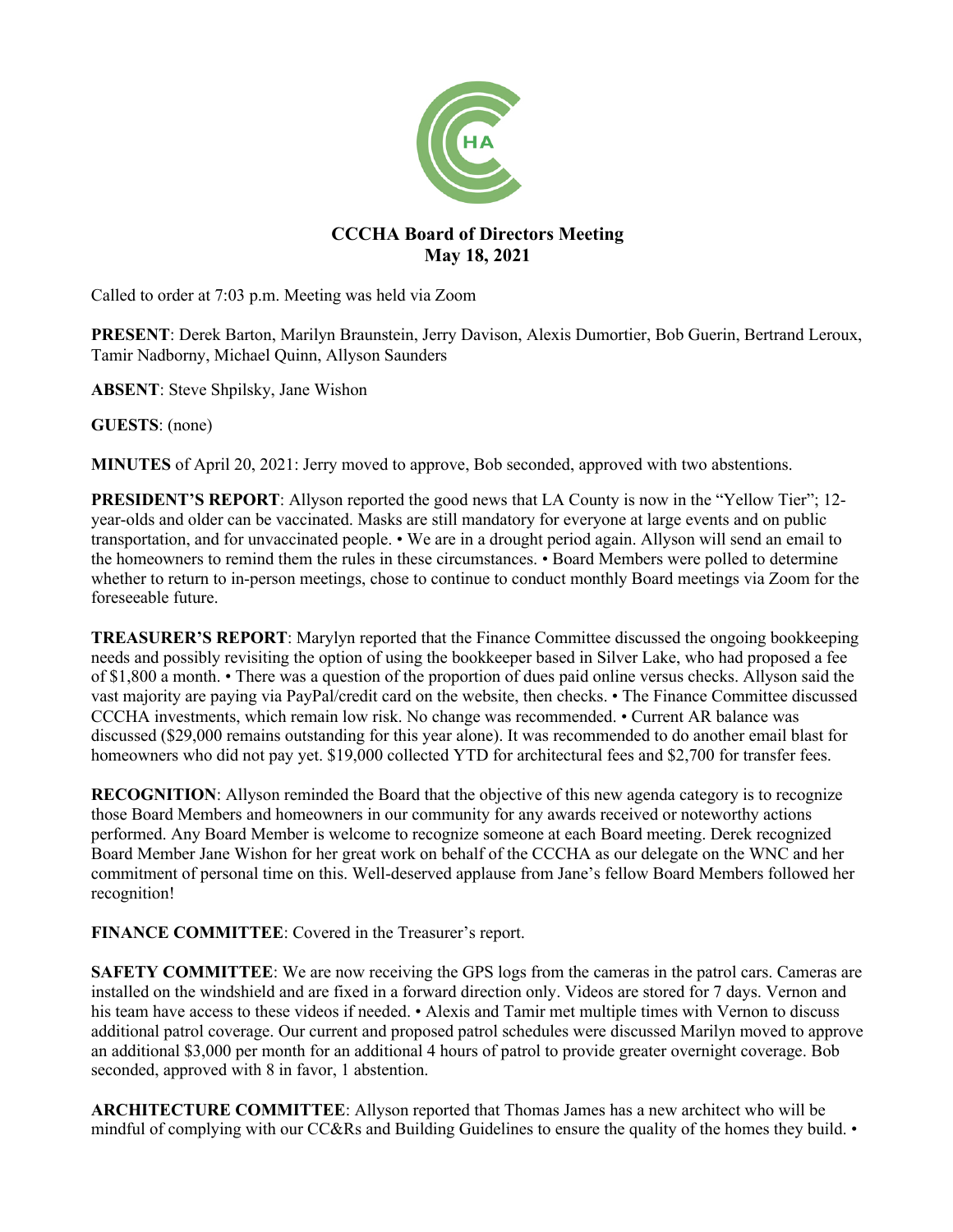2

Some architects/developers still do not follow our CCCHA rules and are not compliant. Allyson recommends the Architecture Committee have one-on-one meetings with each developer to make sure they understand the rules and that we will be fined if they are not compliant. CCCHA architect to be a part of these meetings when available.

**TRAFFIC COMMITTEE**: Allyson is still working with the LA traffic engineers and Koretz's office to find mitigation at the Queensbury roundabout. Allyson sent Steve's proposed pedestrians walking sign to Koretz's office. Steve may want to join the traffic committee, Jane to invite Steve.

**COMMUNICATIONS COMMITTEE**: Derek reported that the website is up to date. • WebHappy, the company that built our website and maintained it all these years, is moving on to new ventures. Derek looking to find a new webmaster. We spend about \$100/month on average for updates on our site. Tamir recommended checking "upwork.com," which may be able to do this task.

**LEGAL COMMITTEE**: Allyson has received complaints regarding a house on Edith Street doing business refurbishing furniture in their garage and backyard, with too many commercial vehicles congesting that cul-desac. Allyson to contact them by phone and/or send them a letter.

**GREEN COMMITTEE**: Nothing to report. Derek reported a neighbor needs to plant one tree in the parkway, Alexis to reach out.

**FILMING COMMITTEE**: We have had six productions this year bringing in \$7,000 of filming revenue to date. Two upcoming shoots this month will add another \$2,000. With Los Angeles now being in the "Yellow Covid Tier," filming is starting to come back.

**BLOCK PARTY COMMITTEE**: Derek talked to the event company. They can produce any party at any time when the Board feels ready for one. Board voted 7 in favor and 2 no to have a Block Party this year. There was a discussion regarding when most residents might be vaccinated and how to conduct a safe event.

**WNC REPORT**: Please see detailed report from Jane at the end of these Minutes.

**CD-5 REPORT**: Nothing to report. The next CD-5 meeting will take place June 12, 2021. Allyson/Derek will attend.

**OLD BUSINESS**: HOA dues update covered during the Treasurer's report. • Annual Meeting: Discussion on how and when to have our meeting. Allyson reported that other neighborhoods conducted their annual meeting via Zoom, with board members in a room and using a  $3<sup>rd</sup>$  party to run elections. Discussion re different options like the Griffin Club or Vista del Mar with social distancing, or a few members together in a home and Zoom for the rest. Possible dates: Aug 18 or 19 or sometime in September.

**NEW BUSINESS**: Allyson proposed to do another blood drive since the last one was so successful during the pandemic. The entire Board agreed with this recommendation. Allyson will reach out to find dates. Derek moved to approve, Tamir seconded, 8 in favor, 1 abstention.

# **MEETING ADJOURNED** at 8:54pm

Respectfully submitted by Bertrand Leroux, Secretary

NEXT BOARD MEETING: June 15, 2021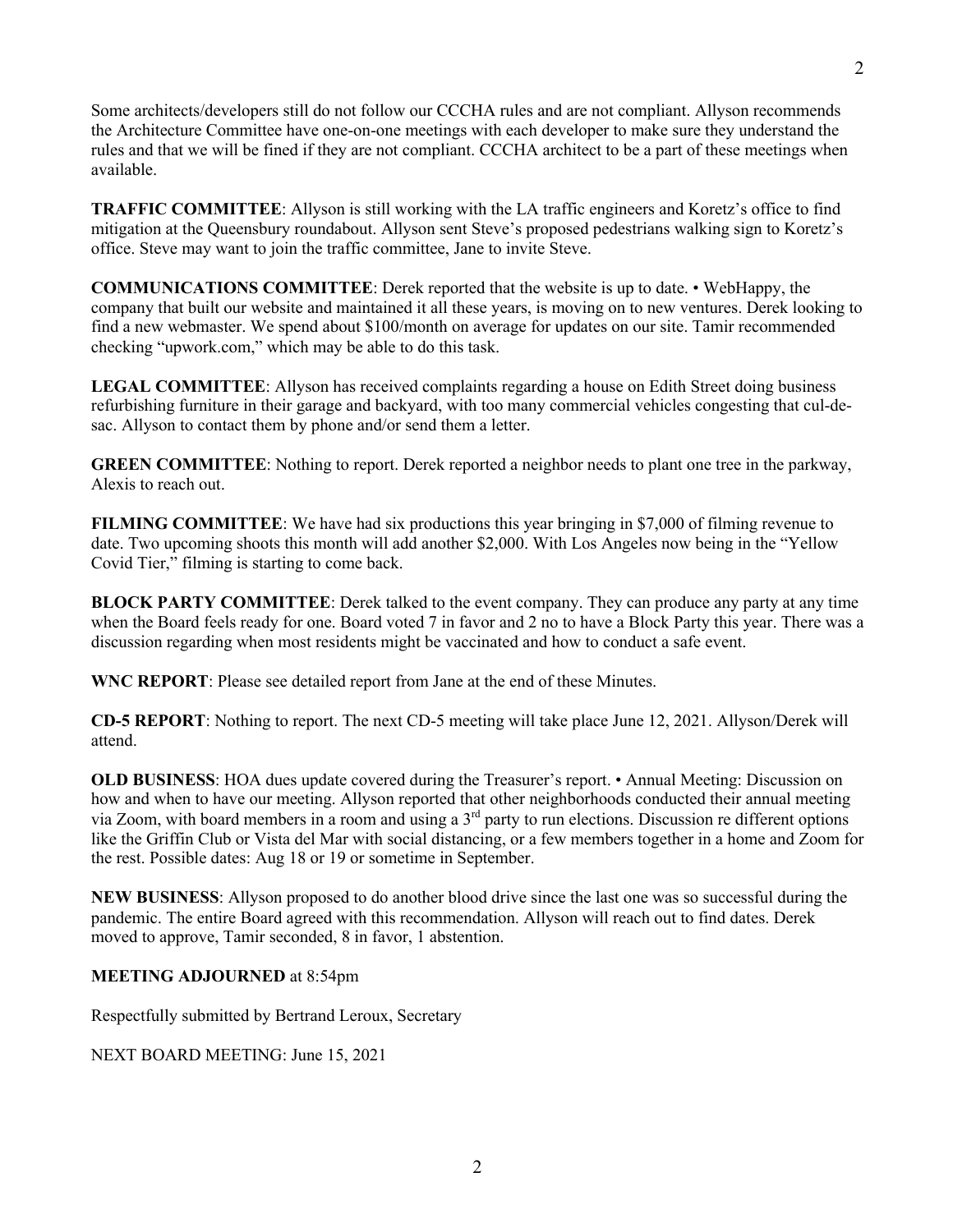### **WNC Report May 2021 – From Jane Wishon**

- 1. I'm part of an unofficial group of reps of HOAs that fall within the WNC. We're working on testifying at all Redistricting Commission meetings to request:
	- 1. That the entire WNC area be districted to a single district at all levels (LA City Council, LAUSD, LA County, State Assembly, State Senate, and US Congress)
	- 2. That we remain in CD 5 and that our NC be unified under a single County Supervisor (right now we're split down the middle between Kuehl and Mitchell - our preference would be that we're all in district 3 (currently Kuehl) because we have more in common with neighborhoods to our North and West than those to our South and East. Kuehl is not running for reelection.
- 2. At our meeting Senior Lead Officer Baker gave APS a shout out when asked whether a neighborhood should do cameras or patrol, he recommended patrol. He reminded us that any cameras have to be located on private property. He said that crime is down in his area,
- 3. Progress on a new mixed-use building with low-income apartments as well as market-rate apartments to take the place of the old Wally's spaces on Westwood. Project to be completed in 2024
- 4. From Kuehl's office as of 5/5:
	- Supporting LGBTQ+ Military Members

The branches of the US Military have a long history of discrimination, on various bases, and recent histories of working to reverse those policies. For decades, the strict rules and the culture of the armed services explicitly excluded individuals who identified as, or were found out to be, members of the LGBTQ+ community. From 1949- 2011 when the Obama Administration finally ended the "Don't Ask, Don't Tell" (DADT) policy, more than 114,000 veterans were involuntarily separated from the United States military on the basis of their sexual orientation and/or gender identity. Many service members were tried in military criminal courts and charged with criminal acts simply because of their sexual orientation. As a result, servicemembers received dishonorable, or other than honorable, discharges from service, leaving them barred from access to service-connected medical and financial benefits, employment status as veterans, and more.

This week, the Board passed a motion I co-authored with Supervisor Hilda Solis to insist on righting these historical wrongs. The motion calls on the County's legislative advocates to argue that the military should change these unjust designations. The motion also included directives to advocate for the ability of thousands of transgender veterans who have legally changed their name and gender after leaving the military, but bear discharges that list a former name and gender, to correct their documentation, and be able to access the services they have honorably earned in service to the country.

#### **Veteran Suicide Review Team**

Even prior to the additional stress piled on by COVID19, suicide among LA veterans was significantly higher than among the general population. That's why the County took a first step to address a growing veteran suicide crisis last fall after national data showed that veteran suicide across the country had increased in 2020.

The alarming number of suicide deaths among our veteran population has now led the LA County Board of Supervisors to invest in a peer-based "vet to vet" access initiative known as the Veteran Peer Access Network (VPAN). We also created a unique partnership between the County, City, and the VA to review thousands of suicide deaths in LA County and comb data to identify veterans within the group. At this week's Board meeting, we passed a motion I co-authored with Supervisor Kathryn Barger that lays the groundwork for building a systemic local response by establishing a Veteran Suicide Review Team. With the Department of Mental Health as the lead agency, the team will make intervention and prevention recommendations, so we can begin to help save the lives of those who risked their lives for the rest of us.

#### **Reducing Single-Use Plastics in County Facilities**

A recent UCLA report showed that plastic food service ware is rarely collected for recycling, primarily due to size, food contamination, and undesirable materials. We know that these single-use plastics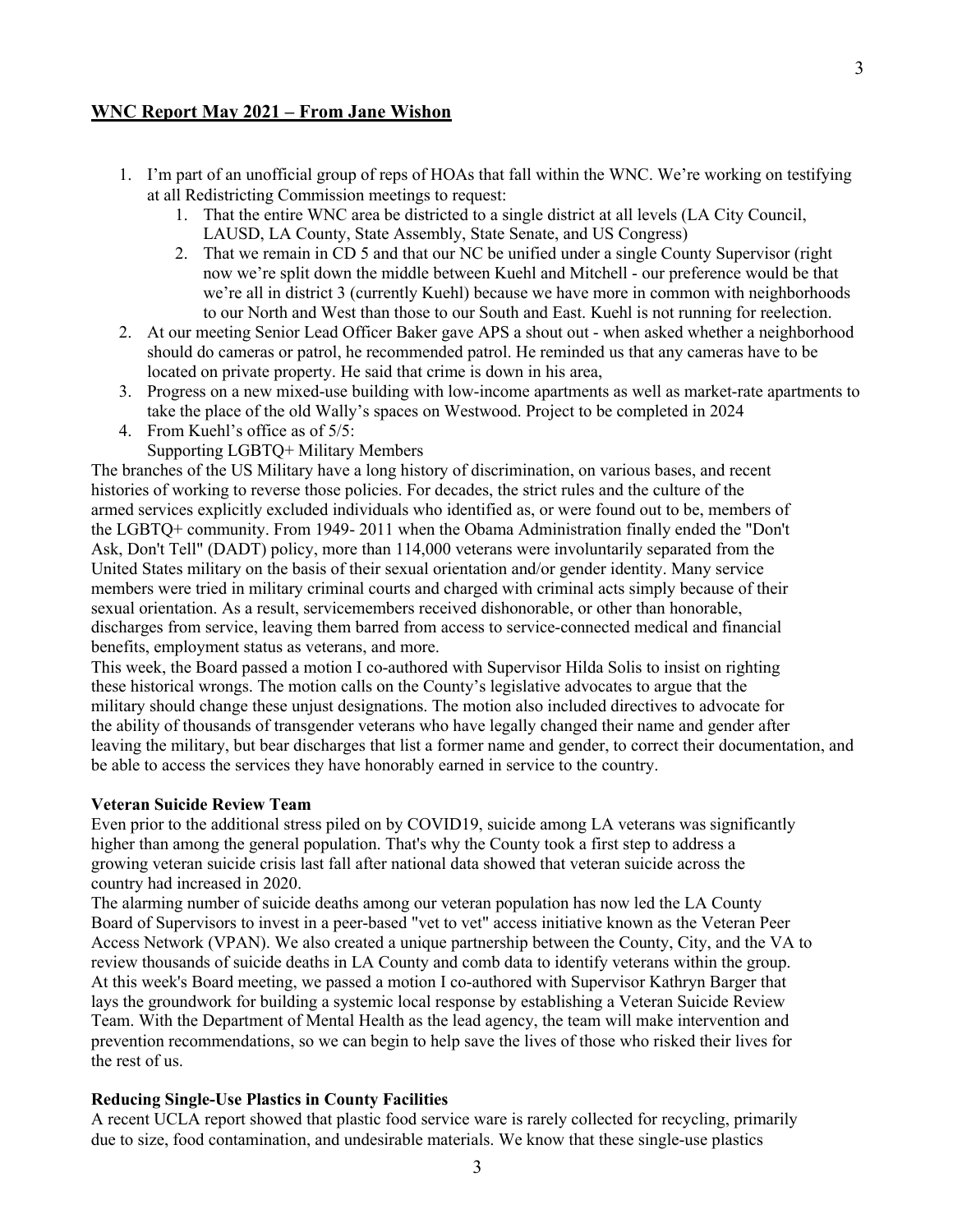make up a significant portion of the scourge of plastic waste affecting LA County's land and waterways, and we have an opportunity to show leadership in waste management. As we promote more sustainable alternatives countywide, we need to lead by example.

The Board passed a motion I co-authored with Supervisor Hilda Solis asking for a draft Board Policy to eliminate the use of single-use plastics in County facilities as much as possible, require any single-use items to be compostable or highly recyclable and encourage reusables. It will establish guidelines for County events to be zero-waste, set goals for SB 1383 implementation in County Departments, and collect data on our progress.

#### **North Area Plan**

The Santa Monica Mountains are home to one of the world's largest and most significant Mediterranean ecosystems. Still, habitat loss and fragmentation pose severe threats to the area's native species and biodiversity. Through smart, conservation-minded planning, we have a chance to prevent overdevelopment and preserve the landscape's natural beauty for generations to come. This week we approved a resolution to adopt an updated North Area Plan, aligning the plan with many environmental and land use protections in the Local Coastal Plan. The updated North Area Plan includes robust habitat protections and development standards that focus development in appropriate locations.

This herculean effort would not be possible without dedicated LA County staff at the Department of Regional Planning and the valuable input from residents of the Santa Monica Mountains, who have always been the driving force in preserving the mountains for the enjoyment and benefit of everyone in Los Angeles.

Protecting Surviving Families from Law Enforcement Harassment and Retaliation

For years, civil rights activists and families fighting for their relatives who have been victims of deputy misconduct and force have reported unforgivable harassment and retaliation from Sheriff deputies. Incidents, which have been reported to organizations like the ACLU, include intimidation by LASD deputies at memorials and other healing events, targeting family members of their victims by detaining

and/or arresting them, and other forms of harassment on a regular basis. For these families to be retraumatized while enduring their grief is shameful and flatly unacceptable.

The Board, after a forceful condemnation of these actions, passed a motion co-authored by Supervisors Hilda Solis and Holly Mitchell to protect surviving families from law enforcement harassment and retaliation, and expand the Office of the Inspector General's abilities to effectively

investigate these disturbing complaints. The motion allows the OIG to work directly with these families and to pursue legal avenues if LASD refuses to cooperate. Finally, the motion seeks alternatives to the LASD complaint system, which forces families to file complaints with the very institution by whom They've been victimized.

#### 5. From Garcetti's office:

## COVID-19 UPDATES as of 5/7

Here are the facts you need to know:

- ELIGIBLE NOW: All Angelenos 16 and older are eligible to receive their COVID-19 shots at Cityoperated vaccine sites. While not required, appointments are still encouraged to minimize wait times. Eligible Angelenos can pre-register for a vaccination or find the nearest location. Please note the Pfizer vaccine is authorized for those 16 years and older, while the Moderna and Johnson & Johnson vaccines are authorized for those 18 years and older.
- 'MOVE' MOBILE VACCINE PROGRAM: The City continues to deliver vaccines directly to those who need it most through the MOVE program. Since launching this initiative, mobile clinics have partnered with trusted community groups in areas most impacted by COVID-19 to deliver over 100,693 doses to Angelenos, with over 90% given to people of color. Learn more about where mobile teams are being deployed this week.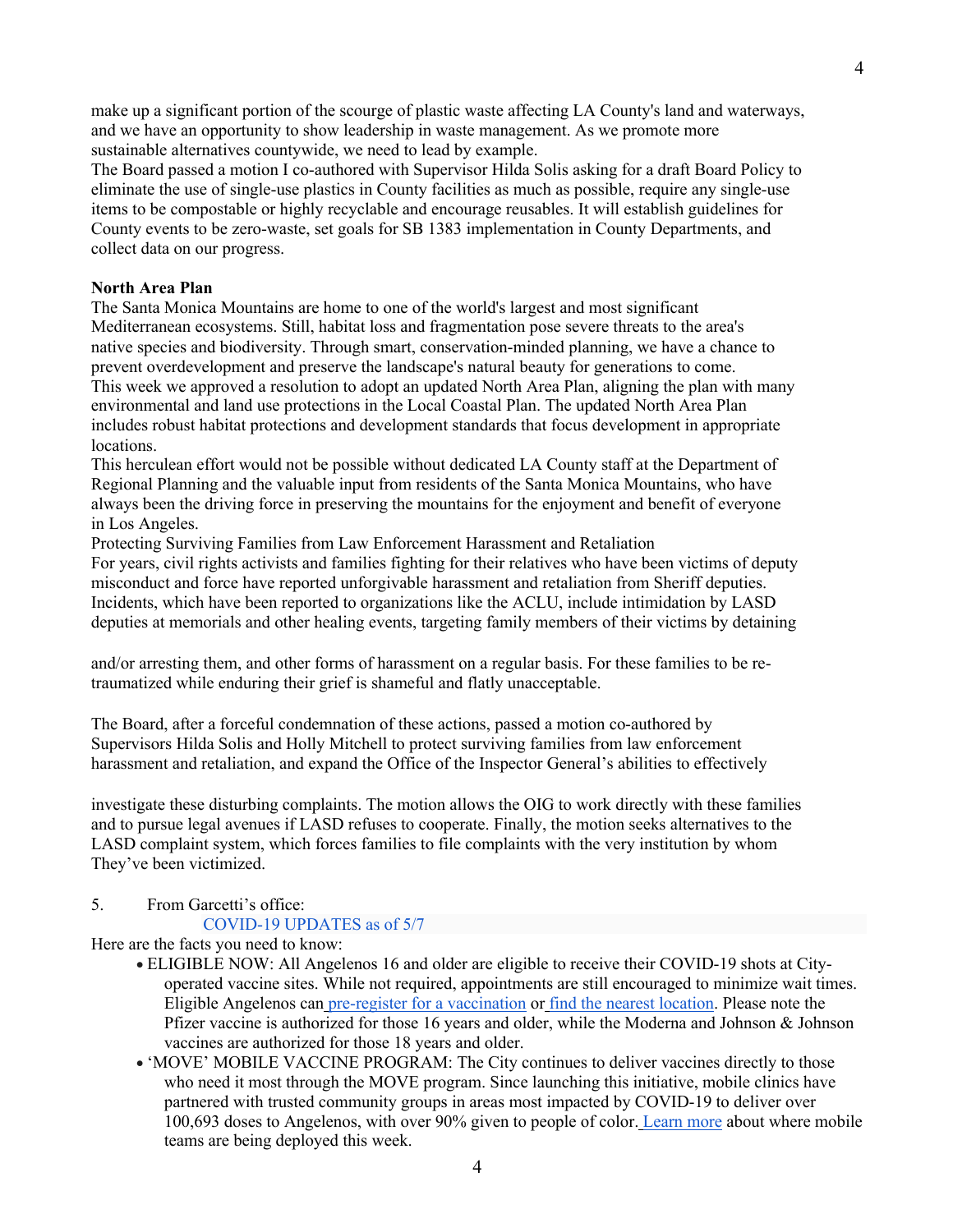- BY THE NUMBERS: The City of Los Angeles has administered 1,219,229 vaccine doses at our Cityrun vaccination sites and mobile clinics, skilled nursing facilities, and fire stations. Since last Monday, our centers have provided 81,623 life-saving vaccinations.
- VACCINATION SITES: More than 739 locations are currently vaccinating people in L.A. County. Remember to bring your ID to the site. If you are 65 or older, have a disability, or lack internet access and need assistance making your vaccination appointment, you can contact the County's Call Center  $-$  open from 8 a.m. to 8:30 p.m.  $-$  at (833) 540-0473.
- EXPRESS LANE: An express lane at Dodger Stadium continues serving customers of Access Services, the agency that provides transportation to Angelenos with disabilities. Access riders can book their appointment (pending availability) as well as a round-trip ride to Dodger Stadium by calling (626) 532-1616.
- NOTIFY LA: The City will occasionally send targeted text updates about new appointment availability to communities with high cases of COVID-19. To receive text updates, sign up for Notify LA.
- STAY INFORMED: Get key information by signing up for email updates from the L.A. County Department of Public Health or getting automatically notified when you become eligible for the vaccine. Tell your friends and family to sign up for this VaxFacts newsletter or follow us at @MayorOfLA on Twitter. You can check out our Frequently Asked Questions to learn more.

## **L.A. County Moves to Yellow Tier**

Earlier this week, Los Angeles County officially met the threshold for the least restrictive Yellow Tier in the State's Blueprint for a Safer Economy. A revised Los Angeles County Health Officer Order went into effect on Thursday, May 6, to reflect newly permitted activities. Moving into the yellow tier allows for increases in capacity in many sectors and allows bars to begin providing indoor service at 25% capacity. All of these changes will still require safety modifications, including masking, distancing and infection control to reduce the risk of transmission.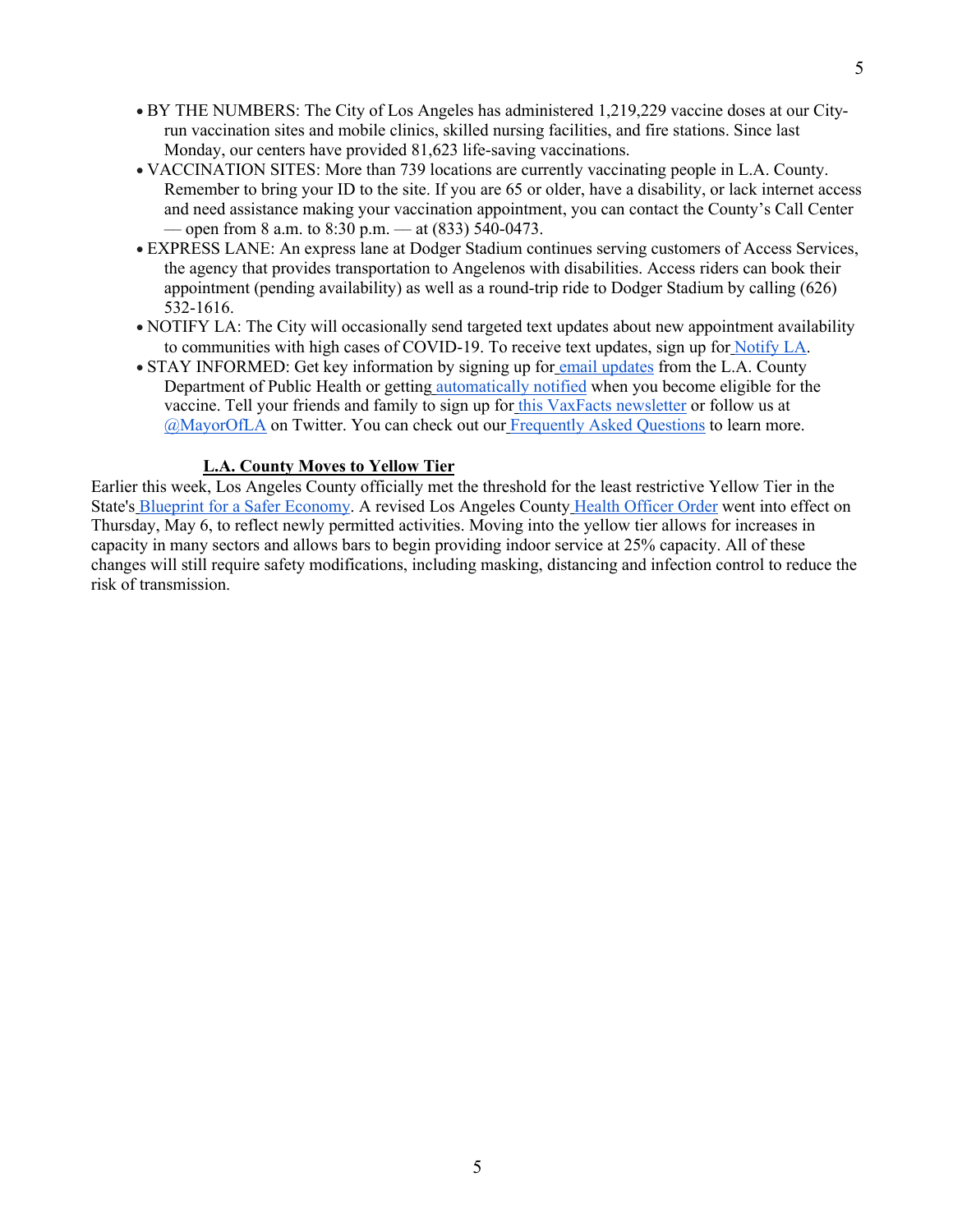| <b>SECTOR/ACTIVITY</b>                                                                                            | <b>YELLOW TIER</b><br>*Effective Thursday, May 6 at 12:01 AM*                                                                                                                                                                                                                                                                                                                                                                                                |
|-------------------------------------------------------------------------------------------------------------------|--------------------------------------------------------------------------------------------------------------------------------------------------------------------------------------------------------------------------------------------------------------------------------------------------------------------------------------------------------------------------------------------------------------------------------------------------------------|
| <b>RARS</b><br>with no meal service                                                                               | · Indoor capacity at 25% or 100 people, whichever is fewer<br>· Masking required, except while eating or drinking<br>· Tables 6 feet apart with no counter seating/service<br>· Max per table: 6 people from one household indoors, 8 people from<br>up to 3 households outdoors. If everyone in group is fully vaccinated,<br>up to 6 (indoors) / 8 (outdoors) different households at one table.<br>· TV viewing allowed; live entertainment outdoors only |
| <b>RESTAURANTS</b>                                                                                                | · Indoor capacity at 50%. Tables 6 feet apart.<br>· Max per table: 6 people from one household indoors, 8 people from<br>up to 3 households outdoors. If everyone in group is fully vaccinated,<br>up to 6 (indoors) / 8 (outdoors) different households at one table.<br>· TV viewing allowed; live entertainment outdoors only                                                                                                                             |
| <b>BREWERIES &amp; WINERIES</b><br>with no meal service                                                           | · Indoor capacity at 50% or 200 people, whichever is fewer<br>· Masking required, except while eating or drinking<br>· Tables 6 feet apart with no counter seating/service<br>· Max per table: 6 people from one household indoors, 8 people from<br>up to 3 households outdoors. If everyone in group is fully vaccinated,<br>up to 6 (indoors) / 8 (outdoors) different households at one table.<br>· TV viewing allowed; live entertainment outdoors only |
| <b>MOVIE THEATERS</b>                                                                                             | · Each screening room at 50% max capacity<br>· Reserved seating to allow 6 feet of distance in all directions<br>· Fully vaccinated sections can be established without 6 feet distancing<br>provided there is 3 feet of distance between these sections and other<br>seats in the theater<br>· Eating or drinking only in designated area or in seat                                                                                                        |
| <b>GYMS, FITNESS CENTERS</b><br><b>AND YOGA STUDIOS</b>                                                           | · Indoor capacity at 50%<br>· Masking always required<br>· 6 feet of distancing between participants and staff for all activities<br>· Steam rooms and saunas can open                                                                                                                                                                                                                                                                                       |
| <b>MUSEUMS, ZOOS</b><br><b>AND AQUARIUMS</b>                                                                      | · Indoor capacity at 75%                                                                                                                                                                                                                                                                                                                                                                                                                                     |
| LA County <sup>@</sup><br><b>Roadmap to Recovery</b><br>For more information, visit covid19.lacounty.gov/recovery |                                                                                                                                                                                                                                                                                                                                                                                                                                                              |

## CDC Updates Post-Vaccine Guidance

According to the Centers for Disease Control, COVID-19 vaccines are effective at protecting you from getting sick. Based on what we know about COVID-19 vaccines, people who have been fully vaccinated can start to do some things that they had stopped doing because of the pandemic. The CDC recommends that even after you've been fully vaccinated against COVID-19, you should still keep taking precautions — like wearing a mask, staying 6 feet apart from others, and avoiding crowds and poorly ventilated spaces — in indoor public places until we know more. These recommendations can help you make decisions about daily activities after you are fully vaccinated. Click here to check out a summary of the updated CDC guidance.

## FEMA COVID-19 Funeral Assistance

FEMA began accepting applications for Funeral Assistance on Monday, April 12, 2021. Call 844-684-6333 to get a COVID-19 Funeral Assistance application completed with help from FEMA's representatives. Multilingual services will be available. There is no deadline to apply. More information will be available on this page.

## REQUEST FOR FEEDBACK: UNARMED CRISIS RESPONSE

On October 14, 2020, the Los Angeles City Council adopted a report from the Ad Hoc Committee on Police Reform relative to developing an unarmed model of crisis response (C.F. 20-0769). This report directed the Office of the City Administrative Officer (CAO), with the assistance of the Los Angeles Police Department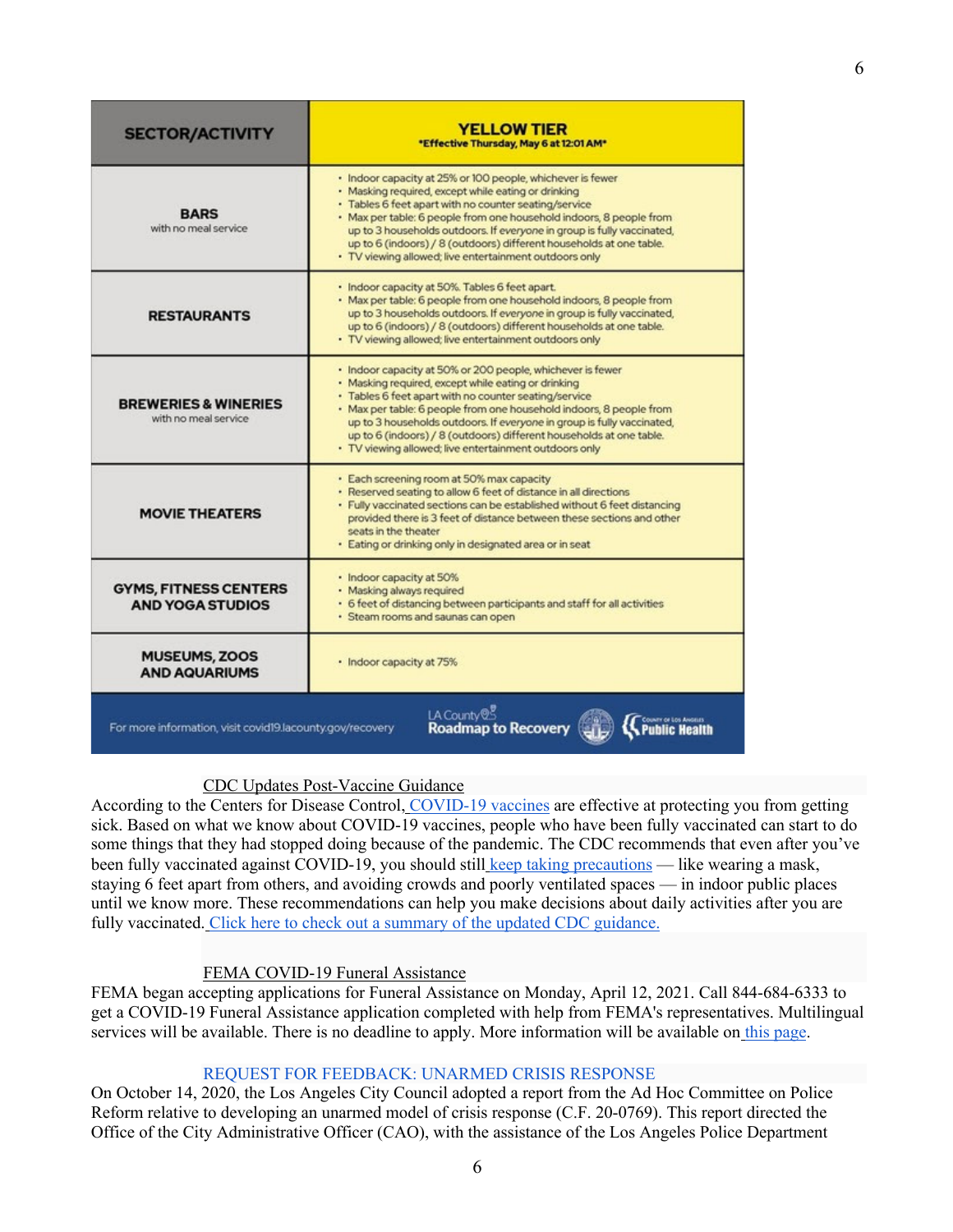(LAPD), Chief Legislative Analyst (CLA), and City Attorney, to develop and issue a Request for Proposals (RFP) seeking one or more non-profit partners to implement a pilot program for mobile crisis response modeled after the Crisis Assistance Helping Out On The Streets (CAHOOTS) Program in Eugene, Oregon.

The CAO is also soliciting feedback from residents who live or work in Los Angeles, community organizations, and other non-governmental entities to help inform the parameters of an unarmed crisis response program within the City. Please submit responses through this form no later than Sunday, May 9, 2021.

#### LOS ANGELES PUBLIC LIBRARY PARTIAL REOPENINGS

As of May 3rd, the Los Angeles Public Library now offers limited in-person services at the Central Library and 37 branch libraries across the city. Libraries will offer select services that may include quick browsing, computer access, pick up of holds and mobile printing orders, checking out of materials inside libraries, and Library To Go contactless pick-up service. The regional branch library hours will be Monday, Wednesday & Friday • 10 a.m. - 4:30 p.m., Tuesday & Thursday • 12:30 - 7:30 p.m.

### NATURALIZATION VIRTUAL FAIR

Mayor Garcetti's Office of Immigrant Affairs and the Central American Resource Center (CARECEN) are collaborating to bring a Naturalization Virtual Fair to your community to help eligible immigrant Angelenos learn more about applying for naturalization and becoming a U.S. citizen. We want to encourage our eligible Angelenos to apply for citizenship as soon as possible. The waiting period for someone to become a citizen once the application is filed can be lengthy, it is best to start now! Citizenship is also the best protection against deportation.

Angelenos that want to participate in the Naturalization Virtual Fair must sign up using this link or call CARECEN at (213) 814-5248 to set up a virtual screening appointment with CARECEN. After the screening, individuals who qualify to become citizens will receive a free, legal consultation with CARECEN to start their naturalization application on Saturday, June 5, 2021, between the hours of 9am-2pm. Assistance with fee waiver applications will also be available and all services provided by CARECEN in this effort are free of charge.

If you know folks who may be interested in participating in the Naturalization Virtual Fair, please have them sign up through this link or call CARECEN at (213) 814-5248 by Monday, May 24, 2021. All information will be kept confidential. Here is the link to the google form: tinyurl.com/CITIZENSHIPLOSANGELES

> BUSINESS RELIEF FEDERAL UPDATES PPP Extended:

President Joe Biden signed the PPP Extension Act of 2021 into law on March 30, extending the Paycheck Protection Program an additional two months to May 31, 2021, and providing an additional 30-day period for the SBA to process applications that are still pending.

#### Shuttered Venue Operators Grant:

The Shuttered Venue Operators Grant (SVOG) program was established by the Economic Aid to Hard-Hit Small Businesses, Nonprofits, and Venues Act, and amended by the American Rescue Plan Act. The program includes over \$16 billion in grants to shuttered venues, to be administered by SBA's Office of Disaster Assistance. Application opened Thursday, April 8, 2021. Eligible applicants may qualify for grants equal to 45% of their gross earned revenue, with the maximum amount available for a single grant award of \$10 million. \$2 billion is reserved for eligible applications with up to 50 full-time employees. Please click here for more information, and to apply.

#### Restaurant Revitalization Fund

The American Rescue Plan Act established the Restaurant Revitalization Fund (RRF) to provide funding to help restaurants and other eligible businesses keep their doors open. This program will provide restaurants with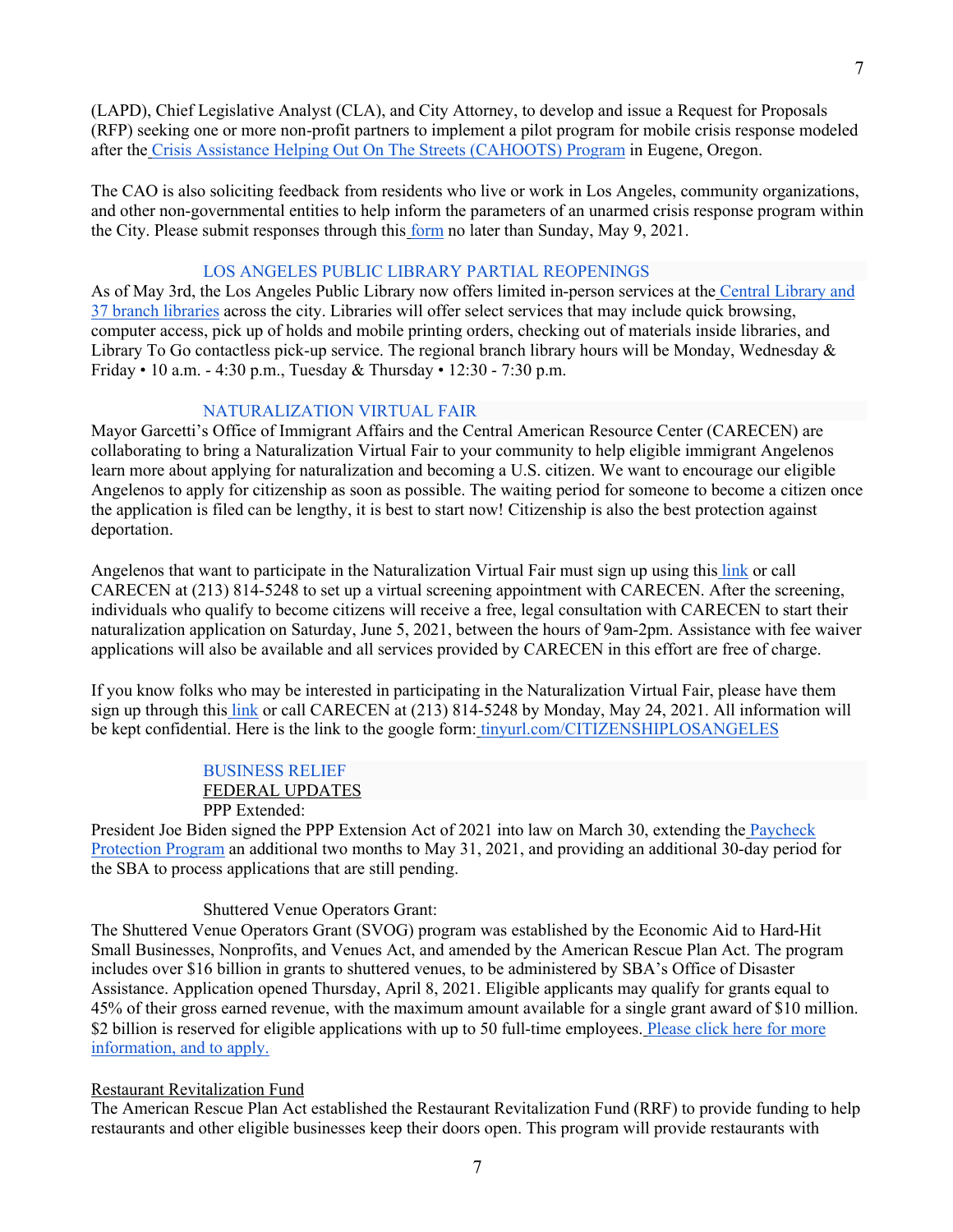8

funding equal to their pandemic-related revenue loss up to \$10 million per business and no more than \$5 million per physical location. Recipients are not required to repay the funding as long as funds are used for eligible uses no later than March 11, 2023. More information is available here.

## Free PPE for Small Businesses

The PPE Unite<sup>™</sup> program is a joint effort to give small business owners and their employees access to muchneeded personal protective gear. This public and private partnership program creates access to PPE, promotes PPE use, and provides additional resources for businesses. We need to work together to safely reopen our local economy for the health of our businesses and the general public. Get your 30 day supply of free Personal Protective Equipment to keep your business compliant and employees safe. Sign up now to get PPE while supplies last.

# L.A. Optimized

LA Optimized provides individualized tech support to help small businesses adapt to the digital marketplace. The program helps businesses create or optimize websites, increase online sales, create business listings, and access branding and marketing help.

# Open For Business

Open For Business is designed to support local restaurants and stimulate economic activity in the face of the COVID-19 crisis. Open For Business provides Los Angeles restaurants commission-free digital ordering tools to expand contactless options for customers, as well as access to an over \$1 million marketing budget to incentivize customers to order.

## BusinessSource Centers

Technical assistance for COVID-19-related business loans and grants. Click here for more information.

# COMMUNITY EVENTS

# Otis College of Art and Design Fashion Show and Scholarship Benefit

Saturday, May 8th at 7pm

For 39 years, Otis College of Art and Design's Fashion Show and Scholarship Benefit has raised critical scholarship funds for students. This year—for the first time—the College is bringing the fashion show to everyone through a special, free digital event. On May 8, 2021 at 7 pm, Otis College is hosting VIRTUALLY COOL, an online celebration of Fashion Design department student work from the classes of 2020 and 2021. Renowned mentors have worked with these students through the pandemic and now everyone can see an exciting take on the future of fashion. The show will raise scholarship funds for First Generation students—who make up 30% of Otis College's student population—so that more emerging artists and designers will have opportunities to learn and grow. Register, see this exciting work, and help the next generation of artists and designers who will shape our world. The event is free, but you must register to join.

# Tree Summit LA 2021

# Friday, May 21st from 9:30am-12pm

Join Chief Forest Officer Rachel Malarich for a series of discussions which explore the science behind the need for water to ensure a healthy and vibrant urban forest, projects to capture data on the use of water, and how our communities have been proactive in working with the City family to explore creative solutions for water capture and use. Register here.

## Pacific Palisades Task Force on Homelessness Webinar

# Monday, May 24th from 7pm-8pm

Join the Pacific Palisades Task Force on Homelessness to hear from Dr. Jonathan Sherin, Director of the Los Angeles County Department of Mental Health, who will discuss pathways to addressing issues related to mental illness among unhoused Angelenos. Register here.